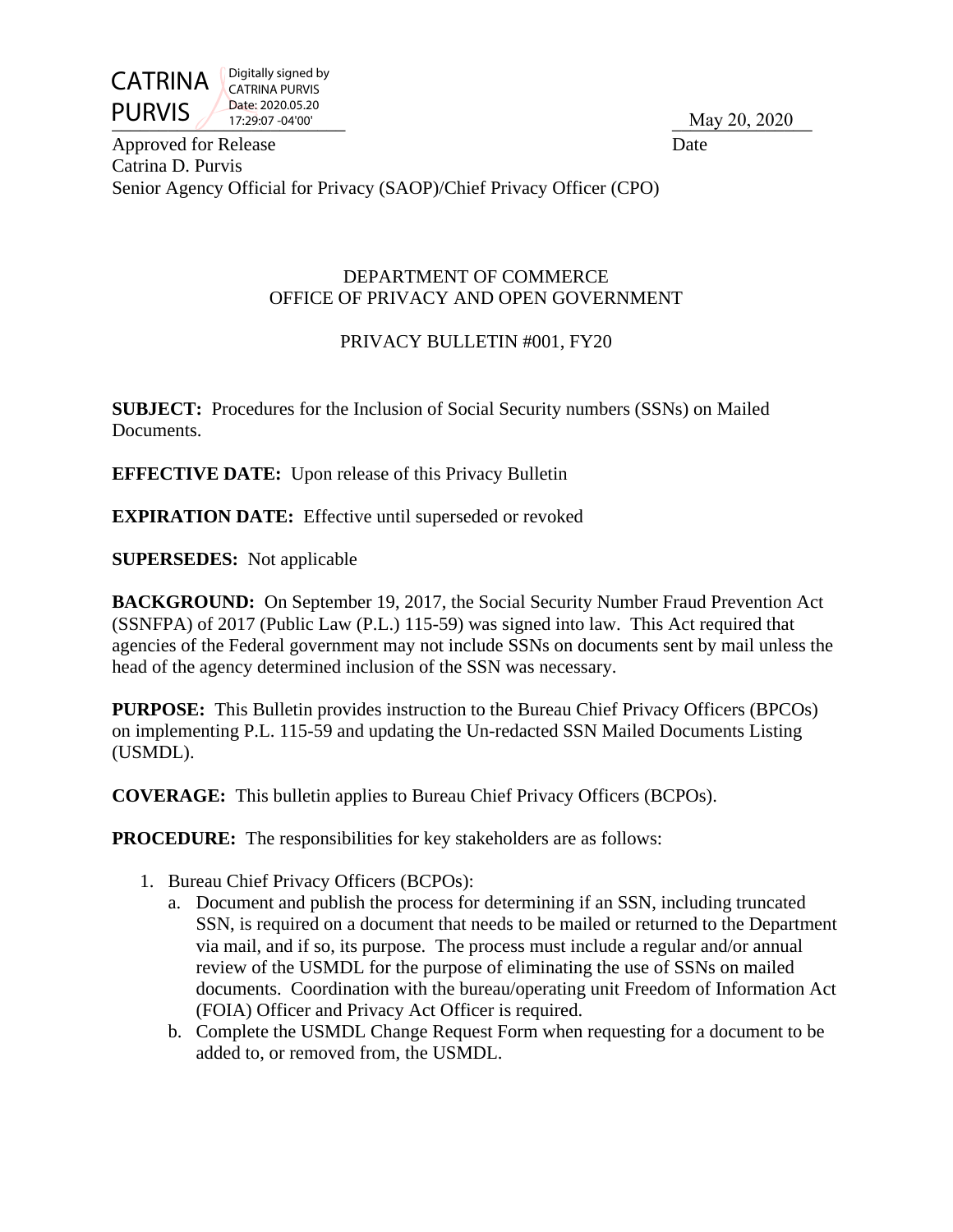- c. Submit the request to the Office of Privacy and Open Government via email to [PrivacyAct@doc.gov](mailto:PrivacyAct@doc.gov) at least 30 work days in advance of when the document needs to be mailed.
- 2. Senior Agency Official for Privacy (SAOP) and Deputy Privacy Act Officer (DPAO):
	- a. Review the USMDL Change Request Form.
	- b. Schedule a meeting with the BCPO, FOIA Officer, and PA Officer if needed, prior to making the decision.
	- c. Provide a written decision to the BCPO, with a copy to the FOIA Officer and PA Officer, within 15 workdays.

# **ACCOUNTABILITY:**

- P.L. 115-59 requires the head of each of the 24 Chief Financial Officer (CFO) Act agencies, which includes the Department of Commerce, to issue regulations, no later than five (5) years after enactment, specifying the circumstances under which inclusion of the SSN is necessary on a mailed document.
- P.L. 115-59 also requires the CFO Act agencies to submit reports regarding implementation no later than 30 days after the date of the enactment of this Act, and not later than the first, second, third, fourth, and fifth-year anniversary of such date of enactment to the Committee on Ways and Means and the Committee on Oversight and Government Reform of the House of Representatives, the Committee on Finance and the Committee on Homeland Security and Governmental Affairs of the Senate, and any other appropriate authorizing committees of the House of Representatives and the Senate.
- The authority will be delegated to the SAOP to ensure the DOC Plan and Implementation Strategy for Restricting the Inclusion of SSNs in Mailed Documents is fully implemented within the prescribed statutory five  $(5)$  year period.
- A data call will be issued to the BCPOs annually to confirm if any documents need to be added to, or removed from, the USMDL.
- The USMDL will be published annually in the Department of Commerce Privacy Program Plan.

### **REFERENCES:**

Electronic code of Federal Regulations, eCFR data as of October 30, 2019 can be found at: [https://www.ecfr.gov/cgi](https://www.ecfr.gov/cgi-bin/retrieveECFR?gp=&SID=32aff84faabcf58f7457eb474df83675&mc=true&n=pt15.1.4&r=PART&ty=HTML#se15.1.4_122)[bin/retrieveECFR?gp=&SID=32aff84faabcf58f7457eb474df83675&mc=true&n=pt15.1.4&r=PA](https://www.ecfr.gov/cgi-bin/retrieveECFR?gp=&SID=32aff84faabcf58f7457eb474df83675&mc=true&n=pt15.1.4&r=PART&ty=HTML#se15.1.4_122) [RT&ty=HTML#se15.1.4\\_122](https://www.ecfr.gov/cgi-bin/retrieveECFR?gp=&SID=32aff84faabcf58f7457eb474df83675&mc=true&n=pt15.1.4&r=PART&ty=HTML#se15.1.4_122)

Public Law 115-59, September 15, 2017